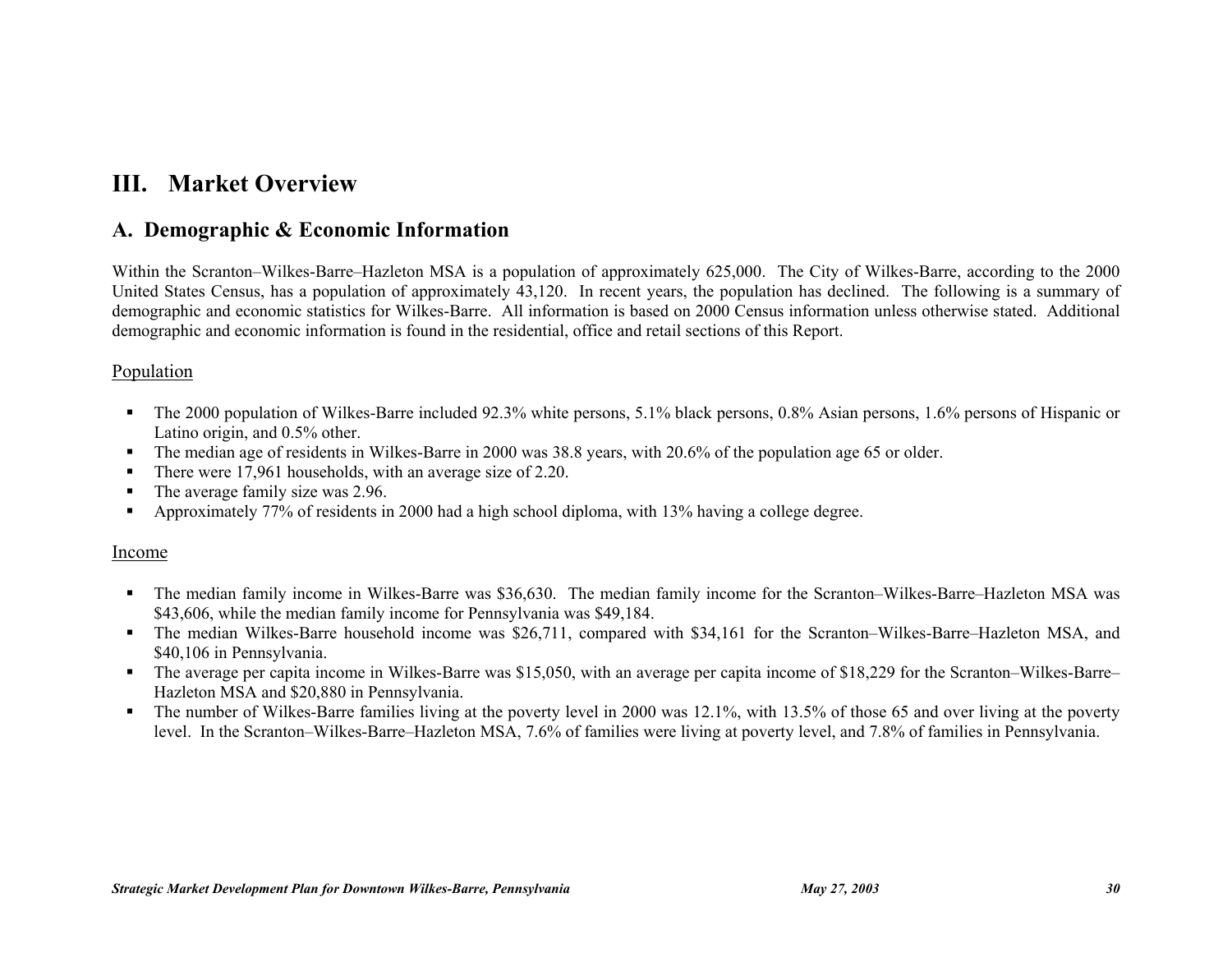## Demographic Comparison - Downtown Wilkes Barre and City of Wilkes Barre

|                       | 2002<br><b>Population</b> | Projected<br>2007<br><b>Population</b> | 2002<br>Median<br>$\mathbf{Age}$ | 2002<br>Median<br><b>Household</b><br>Income | 2002<br>Average<br><b>Disposable</b><br>Income | 2002<br>Per<br>Capita<br><b>Income</b> |
|-----------------------|---------------------------|----------------------------------------|----------------------------------|----------------------------------------------|------------------------------------------------|----------------------------------------|
| Downtown Wilkes Barre | 3,979                     | 4,033                                  | 39.6                             | \$18,759                                     | \$24,184                                       | \$12,696                               |
| City of Wilkes Barre  | 44,079                    | 41,698                                 | 40.3                             | \$29,155                                     | \$33,134                                       | \$16,380                               |

\* All demographic data based on ScanUS and U.S. Census Bureau data.

## Economy

- The Wilkes-Barre unemployment rate was 4.9% in 2000, compared with 3.3% for Scranton–Wilkes-Barre–Hazleton MSA, and 3.5% for Pennsylvania.
- Major employers in the area are in the government, manufacturing, retail trade and service, health care, legal and education sectors. Large employers include Commonwealth Telephone Enterprises, Wyoming Valley Health Care Systems, Veterans Administration Medical Center, Penn State Geisinger Wyoming Valley Medical Center, Social Security Administration, Sallie Mae, Blue Cross/Blue Shield of NEPA, PNC Bank, and Techneglas.
- A 1997 real estate survey taken by the Greater Wilkes-Barre Chamber of Business & Industry showed that approximately 16.2% of office space and 1% of industrial space in the area was vacant.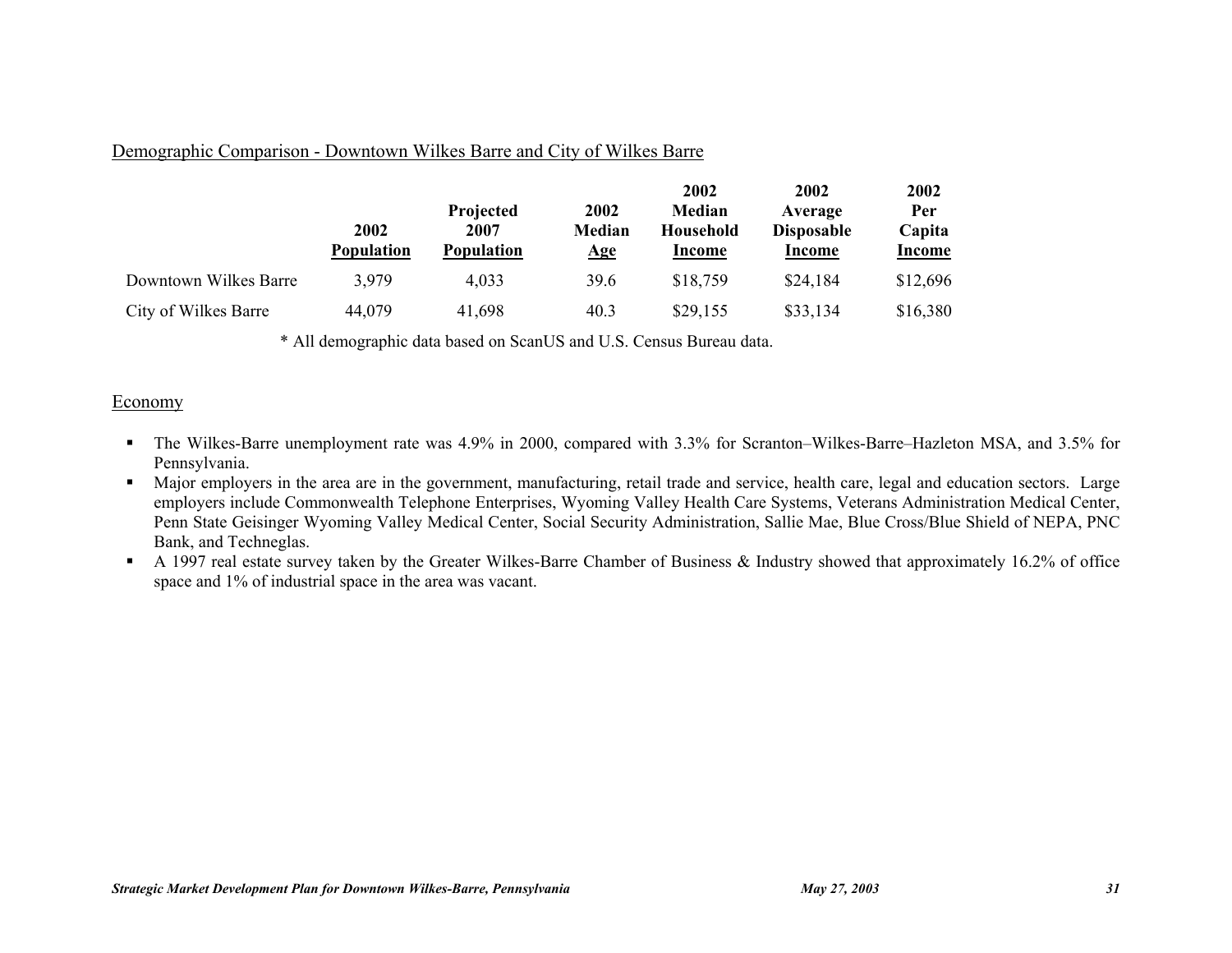## **B. Business Climate**

"Business climate" is generally defined as the level of support for businesses present in a community, level of customer service, as well as how 'friendly' the community is viewed by outsiders. The focus groups identified many business climate–related problems, as well as suggestions for change that would vastly improve the business climate in Wilkes-Barre.

The focus group discussions and interviews conducted by the consulting team clearly indicated that residents and businesses feel that the City of Wilkes-Barre Administration is not customer service oriented, does not go out of its way to help and promote either local businesses or those looking to locate in the City. Both residents and businesses are attracted to places that provide them security, convenience, efficiency, comfort and welcome. They avoid those that do not.

The lack of infrastructure maintenance and capital improvements was also indicated as major concerns. Other issues identified include:

- Lack of leadership in the City.
- Existence of significant controversy and politics within the City.
- A negative, declining image of Downtown.
- Limited assistance or guidance provided to businesses by the City bureaucracy.
- Businesses viewed as a burden by the City.
- Limited cooperation, coordination and assistance between Wilkes-Barre businesses.
- No business retention/growth program.
- Safety concerns (lack of lighting, inadequate police presence, increased crime).
- City regulatory/approval process does not promote flexible, quality development.
- Taxes structure cost versus benefit and return.

Following are some suggestions for change that will create a positive business climate and present the Downtown in a better position:

- Develop strong, harmonious leadership for the City.
- Promote a strong image of Downtown as a location for residents and businesses engage in positive marketing.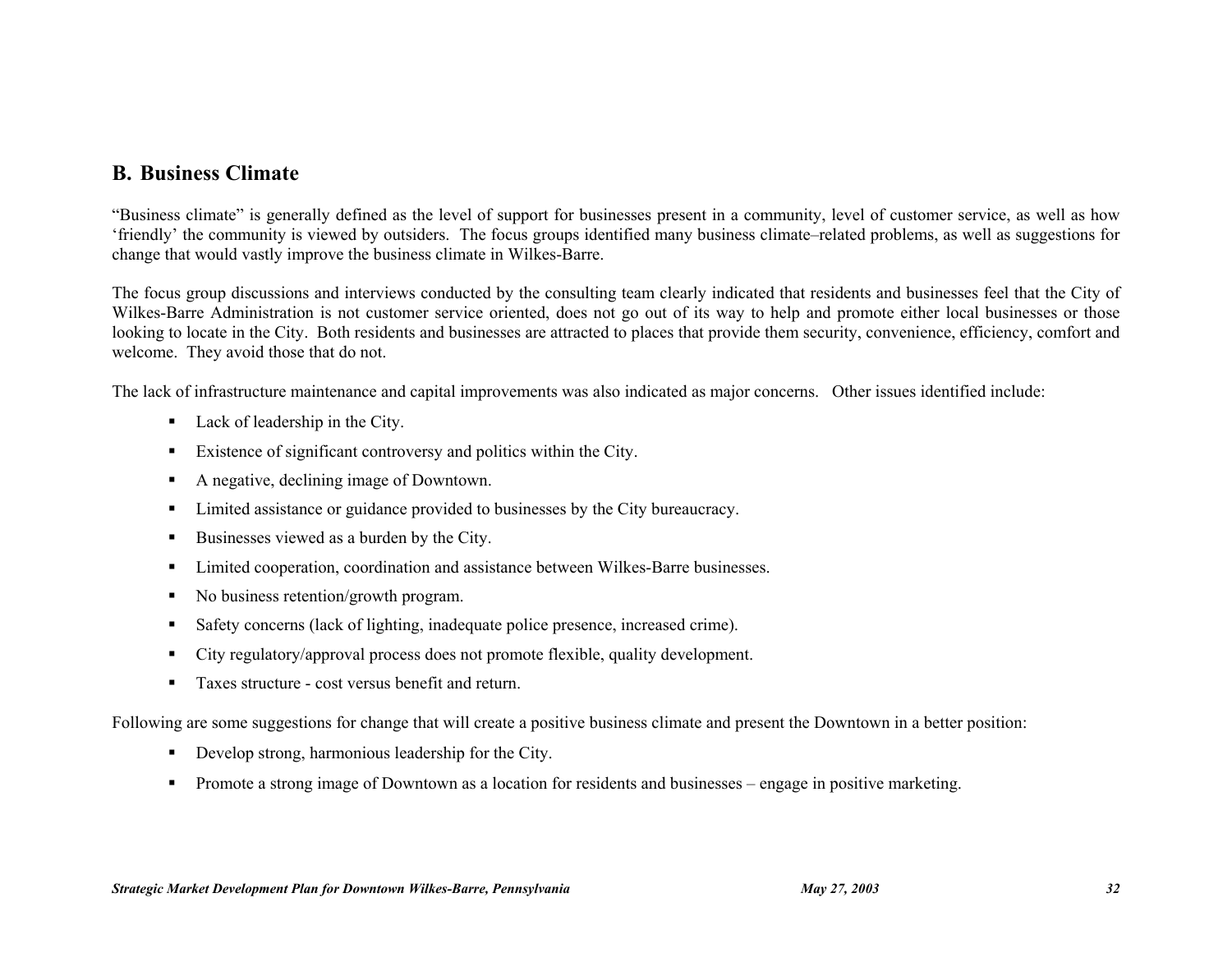- Emphasize the positive aspects of Downtown cultural activities, Farmer's Market, restaurants, and special events and programs – as part of the marketing strategy.
- Work with local media to create and disseminate positive stories and accomplishments regarding the Downtown. A systematic approach to provide and produce these stories is vital to the enhancement of the Downtown's image and to change its current negative reputation.
- Adopt a business friendly and customer service oriented approach. Every City department should adopt this ideal.
- **Bring together all stakeholders to create a better Downtown.**
- Streamline the approval process create a "one stop shop" for governmental approvals. Designate an Ombudsperson to support and assist businesses.
- Evaluate existing zoning ordinances, and amend them if necessary to ensure that it provides development flexibility while creating buildings that are compatible with the historic qualities and pedestrian scale of the Downtown.
- Create a mentor/peer program for new businesses, institutions, and residents.
- Promote small business technical assistance available through Wilkes University and the Commonwealth of Pennsylvania.
- Develop City Economic Development Programs to support and grow existing businesses while attracting new opportunities to the Downtown.
- Revise the City's Keystone Opportunity Zone designations that maximize the benefits of sites for new development.
- Evaluate the services provided by the City. The current tax structure provides a significant disincentive to economic development, as well as investment in home ownership. Tax rates cannot be lower without evaluating service inefficiencies or the increase in revenues (more businesses, residents, and spending).

## **The biggest barrier to revitalizing downtown Wilkes-Barre is the current business climate. The issues perceived by the residents and business community must be addressed. A positive business climate is crucial—without it the City will continue to decline.**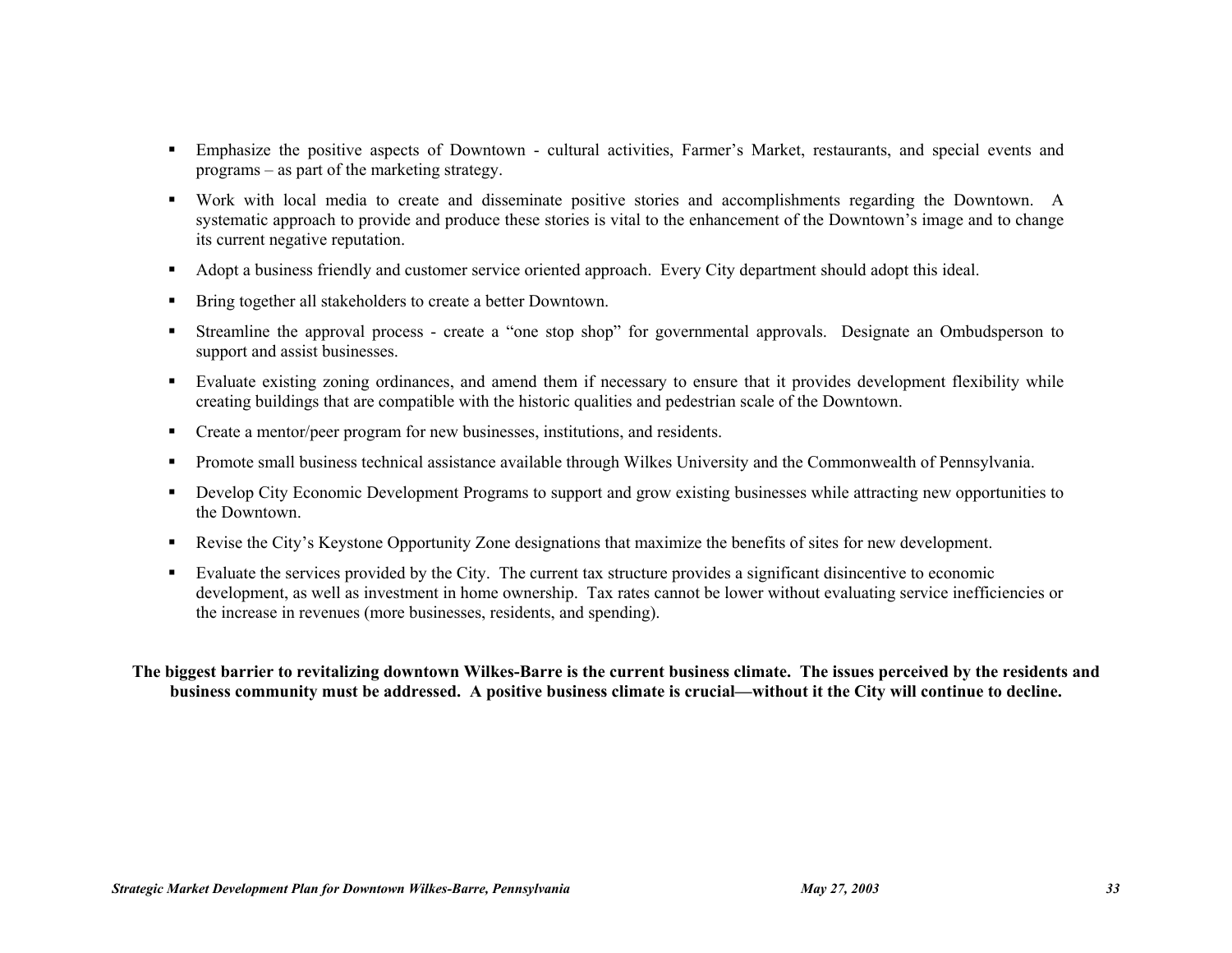## **C. Infrastructure**

LPC completed an analysis of the infrastructure currently located in Downtown as well as the various related programs and projects, both existing and proposed. Wilkes-Barre is fortunate to have a very pedestrian-friendly, walkable Downtown. The mixed uses along the streets, the scale and size of the street system, and the interesting and diverse architecture offered in part by the presence of a great variety of historic buildings—all of these factors create the positive feel of a village. Public Square and the proximity of the Susquehanna River to Downtown are important contributors to this feeling. Access to a water features is often key to the success of a place.

Many communities all over the country are trying to recreate the type of infrastructure and charm that Downtown already has in place. New Towns and Neotraditional Neighborhood Developments are popping up all over the country. By making maintenance and improvement of its infrastructure a priority, Downtown Wilkes-Barre can wield a significant advantage over other venues in the market and region.

## Analysis and Assessment

## **Susquehanna River**

There are major concerns about the level of pollution in the Susquehanna River, which restricts the River's use for recreational purposes. Efforts to clean up the River have begun, however. In 2002, Representative Paul Kanjorski obtained a \$900,000 federal grant to separate some of Wilkes-Barre's combined sanitary and storm sewers. Because the two types of sewers are combined, in times of heavy rainfall, raw sanitary sewage outfalls directly into the River. According to the Wyoming Valley Sanitary Authority, there are approximately 50 combined sewer outflows in the Valley; 12 of these create up to 85% of the sanitary sewage pollution, and 6 are in Wilkes-Barre.

## **Public Square**

Public Square is often described as underutilized and undermaintained. The Square has minimal level of improvement since its redesign after the 1972 Flood. The existing design, including the landscaping, water feature, lighting and furniture, needs to be evaluated and enhanced. The pedestrian and vehicular circulation associated with the Square should also be reviewed. In addition, the lack of maintenance of the Square needs to be addressed.

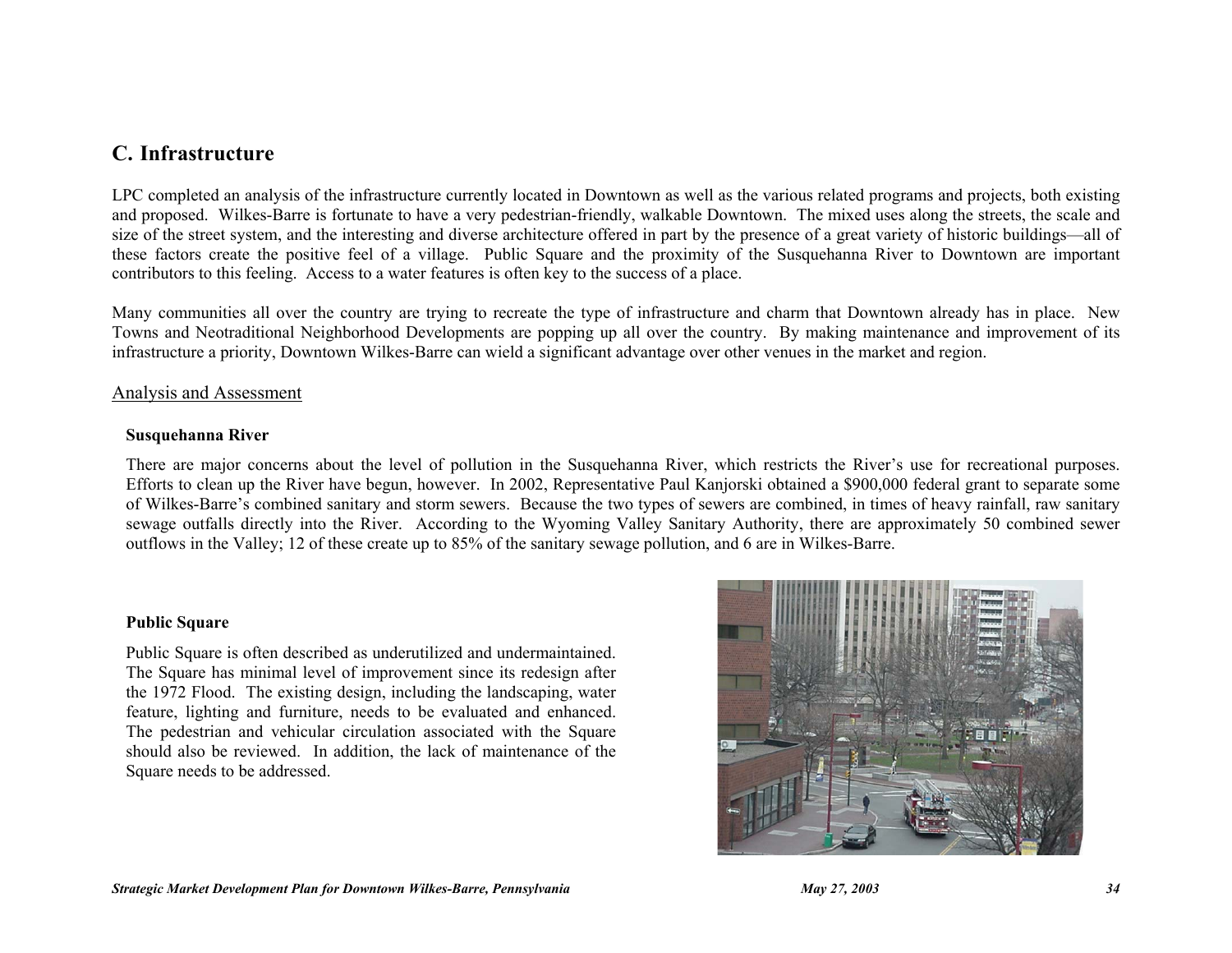## **Street Lights**

During 1999, several of the light poles installed in 1972 as part of the City's redevelopment after Tropical Storm Agnes fell over, their flushmounted bases degraded by water and road salt. Lights fell at Public Square, in front of the Osterhout Free Library, in front of M&T Bank, in front of Top of the Slope Ski and Rental Shop on South Main Street, in front of Boscov's, and on East Market Street. Pennoni Associates was hired to design a new lighting plan, involving rewiring and replacement of the 180 existing poles with 149 staggered light posts selected to be similar to poles that were used Downtown in the 1920s.

The first phase of the plan, including East Market Street, Public Square, and the second block of South Main Street, was scheduled to begin in early summer of 2002, with all three phases of the plan to be completed by the end of the year. However, as of Fall 2002, no work on the replacement plan had been started, leaving fallen or removed poles replaced by temporary lighting shown in the picture to the right.



#### **Streetscape**

Much of the Downtown streetscape that exists today dates to the improvements made after the 1972 Flood. The canopy, sidewalks, and street furniture including trash cans and benches are in below average shape are poorly maintained. Several areas of sidewalks, especially in the core, are in dangerous condition.

As shown in the picture to the right, in several places the existing canopy obstructs views of the architecture and retail windows of many buildings. The canopy has proven to be difficult to keep clean and maintain over the years. However, it has provided protection from the elements during bad weather.

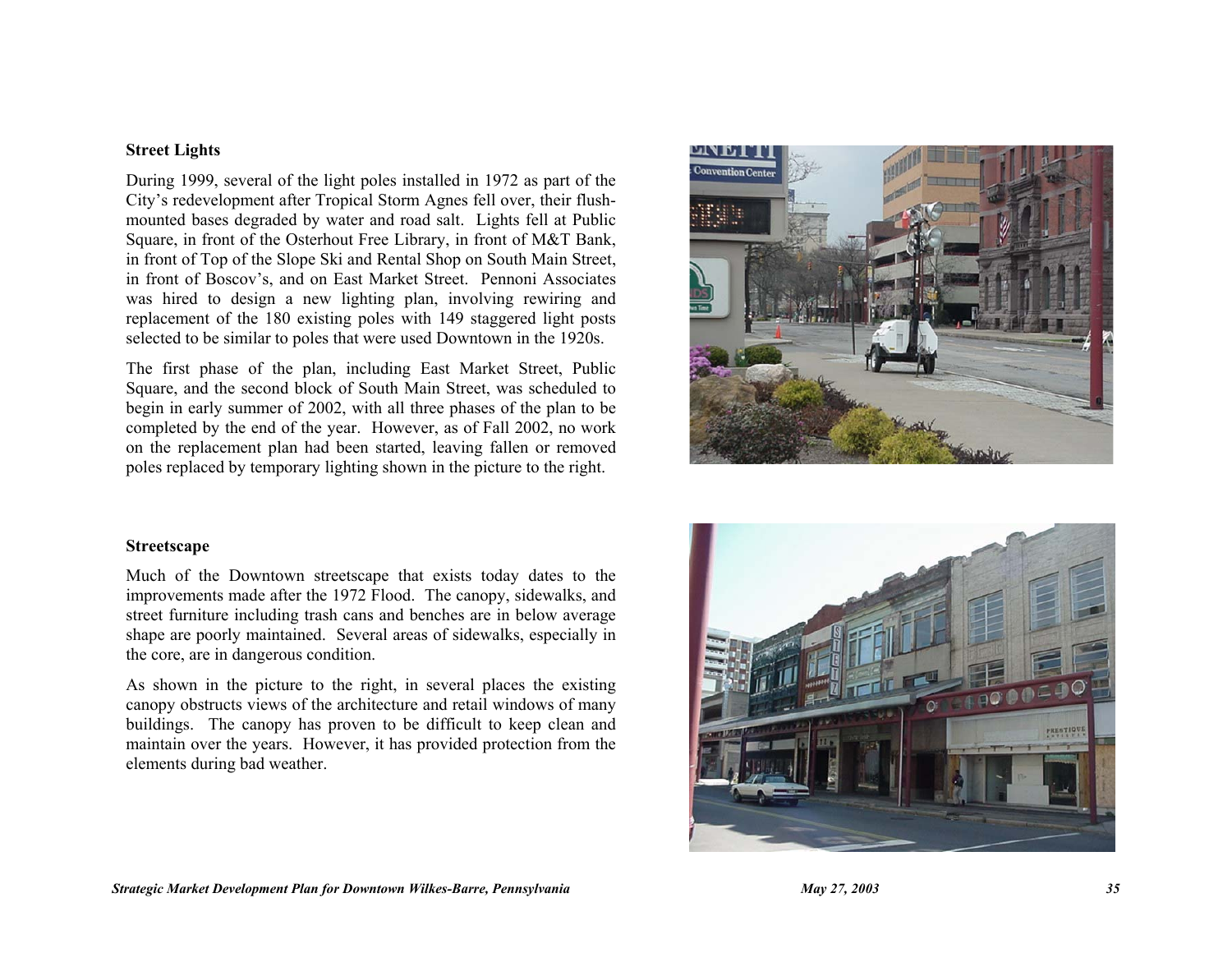#### **Street Trees**

Wilkes-Barre is fortunate to have the many trees that grace its streets. Several areas of Downtown contain intact stands of street trees that are in good shape as shown in the picture to the right. Many of these stands are located on the campuses of King's College and Wilkes University. It seems in many areas of Downtown, the individual business and homeowners maintain the street trees located on their property. Several focus group comments centered on the City's lack of maintenance related to street trees, especially in the core of Downtown and on public property.



## **Signage**

The existing street signage system can be improved. Currently, there exists a lack of directional and wayfinding signage for Downtown's major attractions and cultural facilities. Welcome signage identifying the Downtown or its gateway elements are non-existent.

## **Street Paving/Curbs**

Many of the streets located Downtown are in need of repaving and repair. Several have significant potholes as a result of the winter weather. The city reports that several larger roads in Downtown are planned to repaved in 2003, including Coal Street, Public Square, part of South Main Street, and part of Wilkes-Barre Boulevard.

As shown in the picture to the right, many streets lack crosswalk markings due to wear.

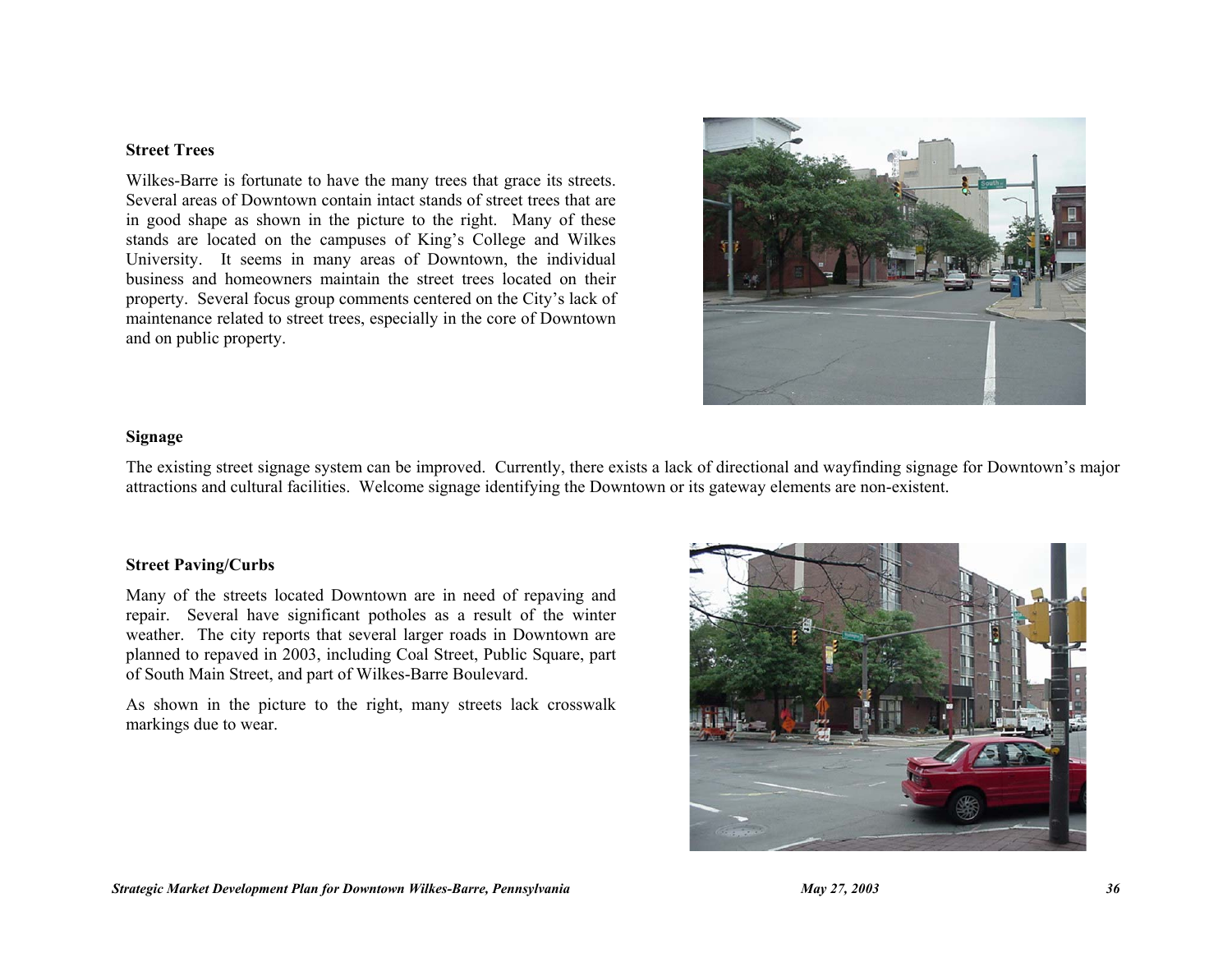## Programs and Projects

There are important programs and projects related to Downtown's infrastructure that either are already in place or are proposed. The following is a summary of those programs and projects:

## **Clean and Green Program**

The Clean and Green Program was inaugurated by DCP in November 2001. The Program's mission is to beautify the Downtown area through daily cleaning of the infrastructure, and the planting of trees and flowers. The area initially included in the Program is bounded by River Street, Pennsylvania Avenue, Union Street and Northampton Street.

The Program provides a service that was very much needed because of a lack of attention to cleaning and maintenance by the City. The Program has made a significant improvement in the level of cleanliness of Downtown.



## **Coal Street Connector Road**

The proposed widening and reconstruction of Coal Street from the intersection of Route 315/Highland Boulevard to Wilkes-Barre Boulevard, and the construction of a new roadway from Wilkes-Barre Boulevard to Union Street, may begin later this year. The City is waiting for necessary documents from the Pennsylvania Historic and Museum Commission and the Federal Highway Administration. The new road will connect I-81, Exit 146 directly to Downtown Wilkes-Barre.

The proposed changes will create a new entrance to the Downtown area adjacent to King's College main entrance. A unique opportunity will be presented by the Coal Street improvements to make the new entrance a true gateway, something that has been missing from Downtown up to now. Features should be included in the design that will clearly indicate to travelers that they have arrived and are welcome.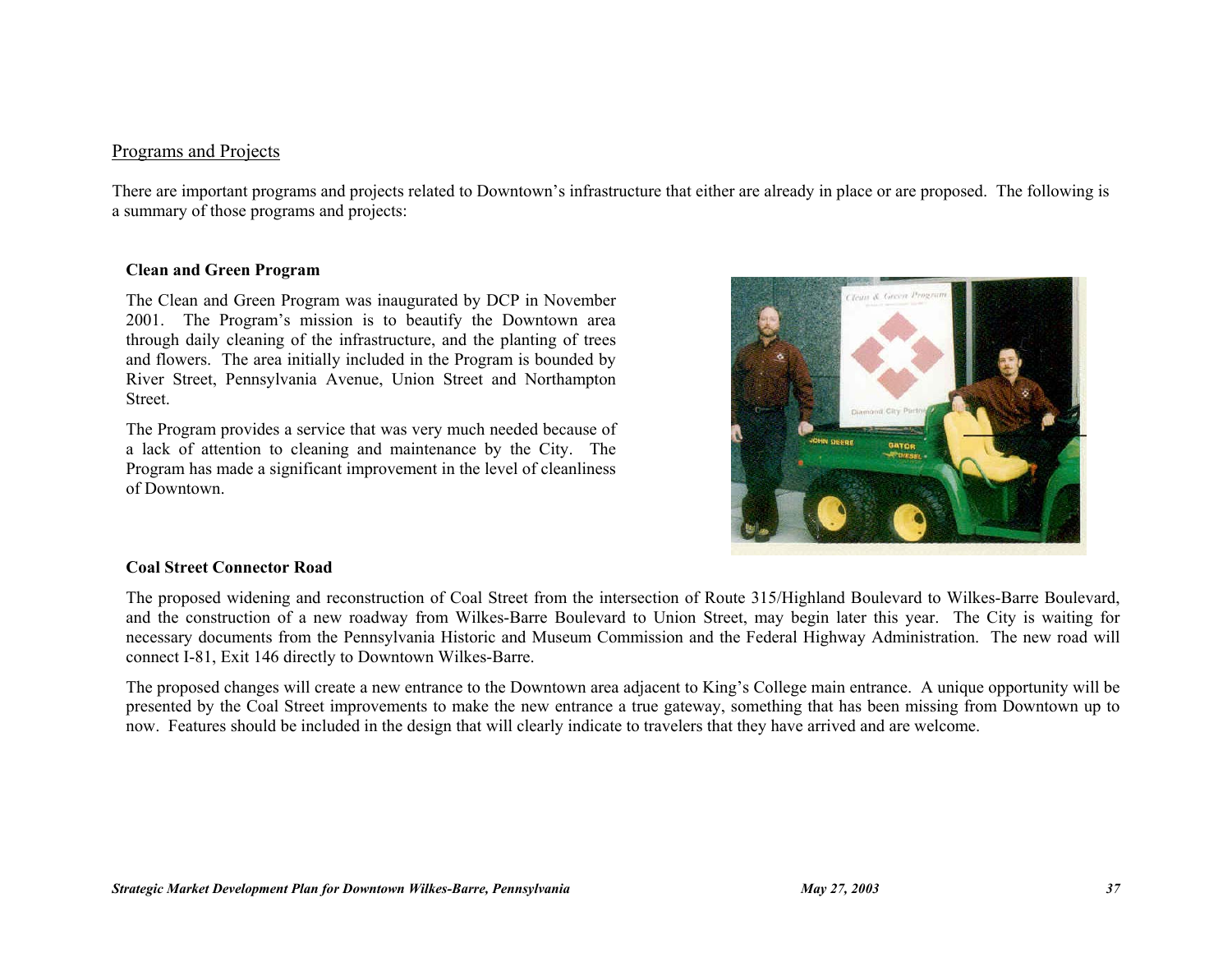## **King's College Pedestrian Mall**

The College has received zoning, planning commission, and final City Council approval to create a cul-de-sac on North Franklin Street and a pedestrian mall between Union and Jackson Streets. The plan was conceived to enhance student safety as well as beautify the campus. Designed by Quad III, the mall is planned to be paved with bricks and landscaped, and act as an extension of Kirby Park along the riverfront.

## **Susquehanna River Landing**

This proposed project will incorporate public improvements to the Susquehanna River waterfront and Kirby Park, including plazas, promenades, and an inflatable dam and marina to support boating/sailing. The Irem Temple Mosque will be renovated to allow for a museum, regional and cultural exhibits, café, retail, and public gathering spaces, tying Downtown directly to the waterfront. The project is anticipated to cost an estimated \$60 million. The County recently approved its portion of funding for this project.

A study to identify the specific program needs for the Irem Temple Mosque portion of the project is scheduled to be completed Summer 2003. Construction is anticipated to begin during 2005, and the opening of the Landing is scheduled for 2007.



## **Intermodal Center**

The planned Intermodal Center is to be an integrated transportation center located less than one block from Public Square. The ground floor of the Center will be an all-weather Transit Pavilion acting as a local mass-transit hub, with facilities for intercity buses, paratransit, taxis and cyclist commuters. The three floors above the Transit Pavilion have been designated for parking for commuters and transit users. A public safety facility has also been included in the plan, as has a daycare facility and a restaurant. The Intermodal Center is expected to reduce traffic congestion, remove all buses from Public Square, and increase safety Downtown. The project will be federally funded.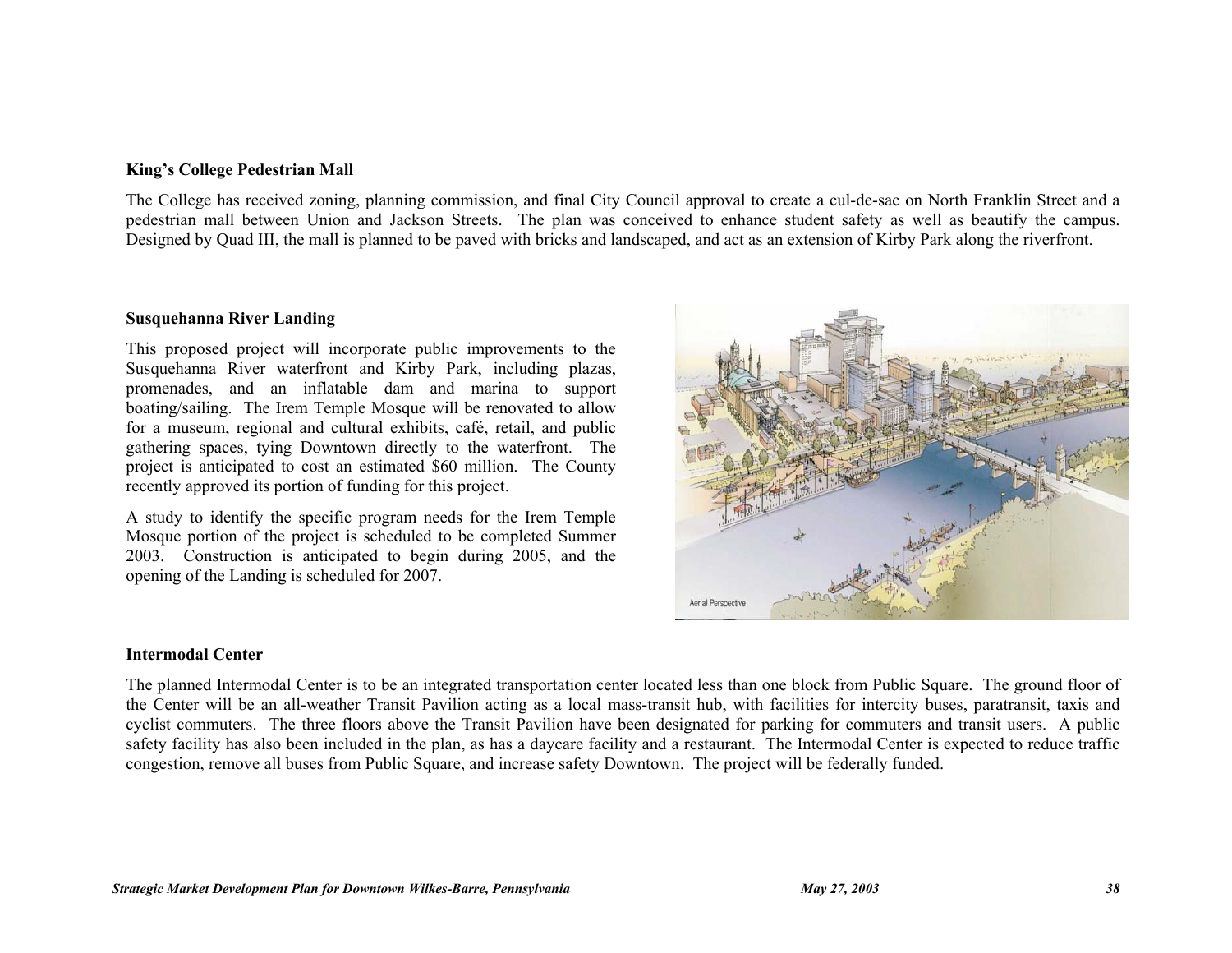#### **Passenger Rail System/Train Station**

During June 2000, the U.S. Senate Transportation Appropriations Subcommittee approved funding to include service to Wilkes-Barre in a study regarding the reestablishment of passenger (and freight) rail service between Northeastern Pennsylvania and New York. The existing train station, located at Wilkes-Barre Boulevard and Market Street, is the obvious place for the service to terminate. The station is the former Central Railroad of New Jersey train station.



## Conclusions

Combining LPC's analysis of Downtown's infrastructure with comments by Downtown residents and businesses, the following infrastructure findings have been reached:

- Downtown is very walkable and pedestrian-friendly.
- Mixed uses along the street and historic architecture provide visual interest and create the feel of a small town.
- A significant amount of public open space and parkland is located within the Downtown. However, there are poor linkages between those spaces and the Susquehanna River. The River is limited in use by pollution and access issues.
- Infrastructure grant and funding opportunities are not pursued by City administration.
- Lack of cleanliness (improvement since DCP Clean & Green Program began).
- The City has no local historic district guidelines and/or protections in place at this time.
- Downtown's canopy, sidewalks, and street furniture are in below-average condition and are poorly maintained. Street lights have failed and have not been replaced.
- There is a lack of directional and wayfinding signage in Downtown.
- Public spaces such as Public Square, the River Common, and Kirby Park create unique opportunities for Downtown. However, Public Square is underutilized, and all these parks are poorly maintained with minimal improvements since they were redesigned after the 1972 flood.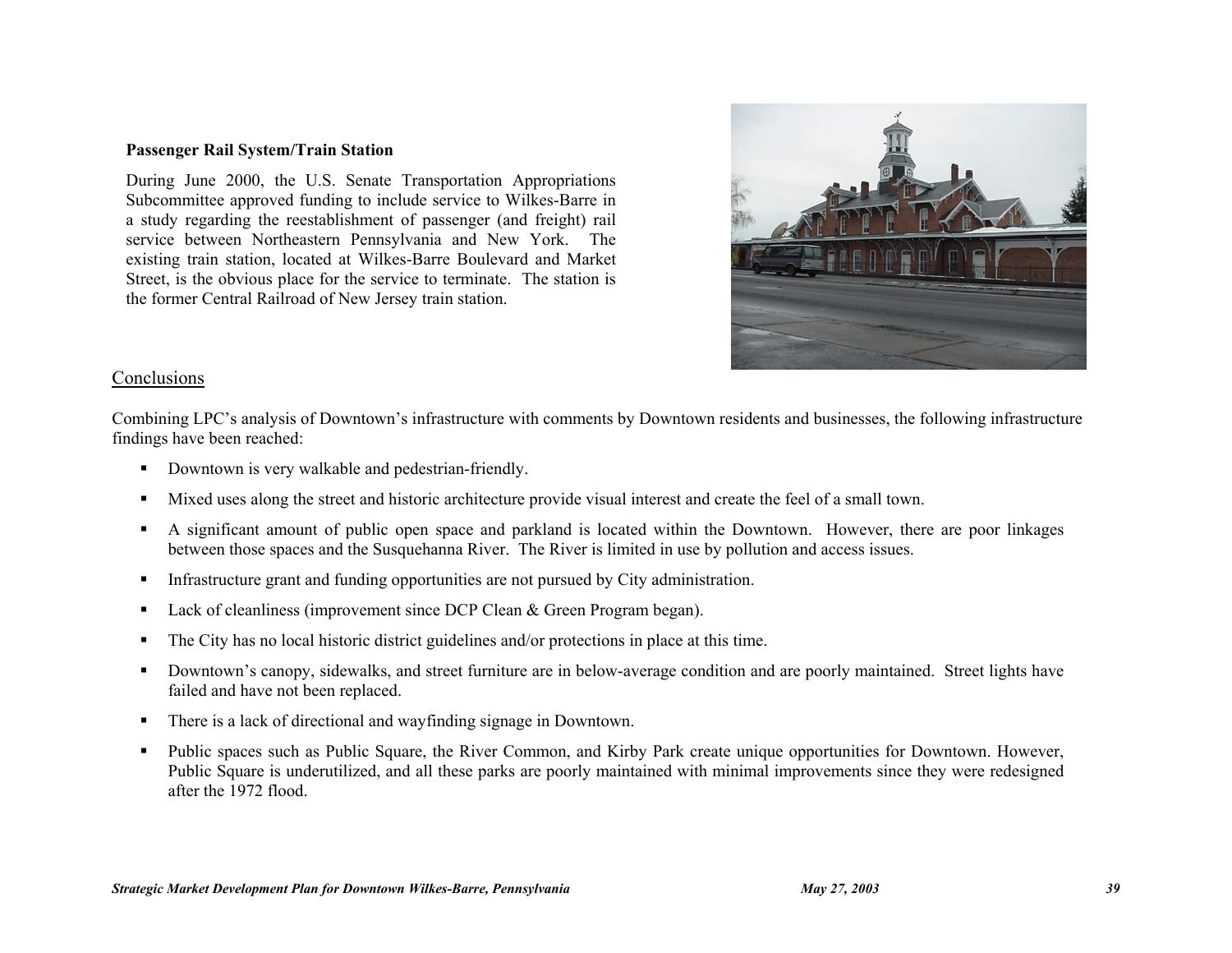The following opportunities exist to improve and enhance Downtown infrastructure:

- The Susquehanna River Landing scheduled to open in 2007 will tie Downtown to the riverfront and provide recreational and cultural attractions. If pollution and access issues are properly addressed, the Susquehanna River could be an important feature of Downtown, and provide important recreational opportunities.
- Continue and expand efforts to tie the center of Downtown to the waterfront, to regional trails, and other open/public spaces.
- A revised master plan and maintenance program for Public Square would ensure this important open space takes on its full functionality and value for Downtown. Create a year round and or seasonal draw for Public Square such as an ice rink.
- Provide banners to highlight each of the cultural institutions and major events (this was previously done on a limited basis).
- The Clean and Green Program inaugurated in November 2001 has vastly improved the level of cleanliness in Downtown.
- The planned changes to Coal Street will create a new entrance to Downtown adjacent to King's College's main entrance, which will offer a unique opportunity for the creation of a true gateway to Downtown from the east.
- Study the proposed location of the Intermodal Center consider a location adjacent to the former train station.
- Create design guidelines. Try a Conservation Overlay approach, which can provide greater flexibility and standards for the redevelopment of existing structures.
- Using the Main Street Program as a basis, develop a commercial façade/ building rehab program. Tie grant funds/low interest revolving loans to guidelines.
- Investigate the creation of local historic district guidelines. Emphasize the economic development value of historic preservation.
- Create a Streetscape Improvement Program concentrate on simple, easy improvements. The canopy, sidewalks and street furniture should be evaluated, and replaced and enhanced as necessary to create a comfortable pedestrian experience and reveal more of Downtown's architecture and retail windows. A new lighting plan will enhance Downtown's image and functionality.
- A wayfinding signage program should be implemented to direct users of Downtown to major attractions, cultural facilities, and parking, as well as create a sense of identity in Wilkes-Barre's core.
- Design special lighting for landmark buildings and structures, following the example of the Market Street Bridge, Saint Stephen's Pro-Cathedral, Saint Nicholas Church, and others. Consider special events spotlights at the major gateways to the Downtown, Public Square, and the River to emphasize Downtown's central location in the region.